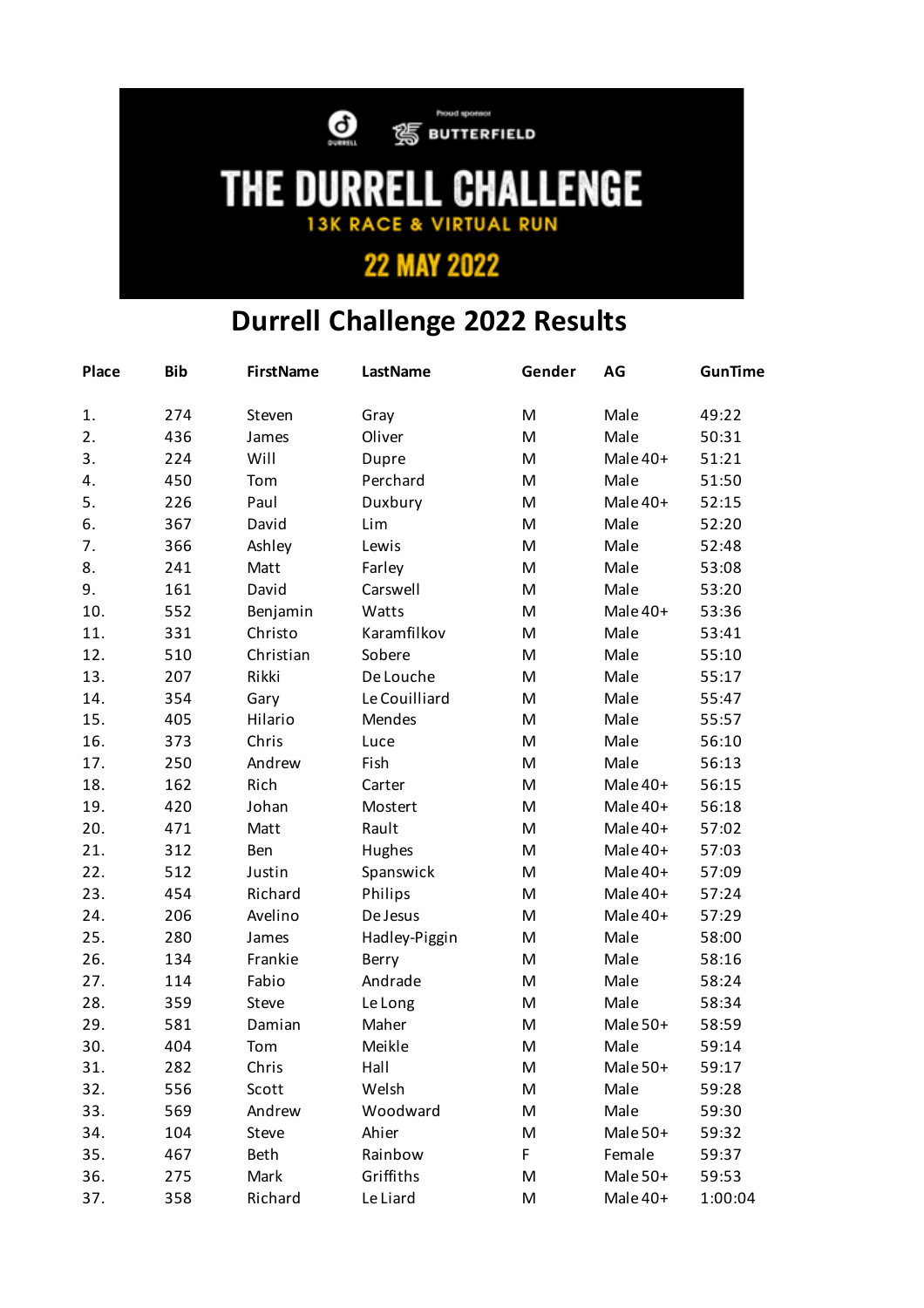| 38. | 180 | James     | Clark         | M | Male       | 1:00:07 |
|-----|-----|-----------|---------------|---|------------|---------|
| 39. | 167 | Hector    | Chaimberlain  | M | Male       | 1:00:09 |
| 40. | 174 | Jilesh    | Chohan        | M | Male 50+   | 1:00:13 |
| 41. | 271 | Harry     | Grace         | M | Male       | 1:00:16 |
| 42. | 453 | Genesis   | Perez         | M | Male 40+   | 1:00:23 |
| 43. | 320 | Lara      | James         | F | Female 40+ | 1:00:33 |
| 44. | 565 | Vicky     | Wiseman       | F | Female     | 1:00:58 |
| 45. | 251 | Jamie     | Fisher        | M | Male 50+   | 1:01:31 |
| 46. | 363 | Sam       | Lee           | F | Female     | 1:01:34 |
| 47. | 476 | Danny     | Richardson    | M | Male       | 1:01:58 |
| 48. | 536 | Gerry     | Toudic        | M | Male 60+   | 1:01:59 |
| 49. | 257 | Claire    | Forbes        | F | Female 50+ | 1:01:59 |
| 50. | 179 | Darren    | Clark         | M | Male 50+   | 1:02:07 |
| 51. | 570 | Spencer   | Woolley       | M | Male 50+   | 1:02:18 |
| 52. | 539 | Josh      | Vautier       | M | Male       | 1:02:33 |
| 53. | 124 | Heather   | <b>Barker</b> | F | Female     | 1:02:35 |
| 54. | 102 | Dercio    | Abreu         | M | Male       | 1:02:35 |
| 55. | 535 | Danny     | Thorn         | M | Male 40+   | 1:03:06 |
| 56. | 204 | Nelson    | De Castro     | M | Male       | 1:03:34 |
| 57. | 355 | Charles   | Le Feuvre     | M | Male 60+   | 1:03:49 |
| 58. | 534 | Holly     | Thebault      | F | Female     | 1:03:57 |
| 59. | 498 | Lee       | Shannon       | M | Male 40+   | 1:03:57 |
| 60. | 528 | Norbert   | Szywala       | M | Male 40+   | 1:03:58 |
| 61. | 501 | Natalie   | Smart         | F | Female     | 1:03:59 |
| 62. | 109 | Simon     | Allenby       | M | Male       | 1:03:59 |
| 63. | 368 | Justin    | Lloyd-Jones   | M | Male 50+   | 1:04:06 |
| 64. | 555 | Kevin     | Welford       | M | Male 40+   | 1:04:08 |
| 65. | 352 | John      | Le Breton     | M | Male       | 1:04:17 |
| 66. | 281 | Tom       | Hall          | M | Male       | 1:04:22 |
| 67. | 406 | virgilioì | mendes        | M | Male 40+   | 1:04:40 |
| 68. | 461 | Tom       | Price         | M | Male       | 1:04:46 |
| 69. | 542 | Kevin     | Vibert        | M | Male       | 1:04:53 |
| 70. | 481 | Richard   | Roulson       | M | Male       | 1:04:55 |
| 71. | 239 | Jonny     | Falle         | M | Male       | 1:04:56 |
| 72. | 136 | Paul      | Bish          | M | Male 60+   | 1:05:01 |
| 73. | 185 | Jeff      | Collard       | M | Male 50+   | 1:05:06 |
| 74. | 477 | Timothy   | Ridgway       | M | Male       | 1:05:15 |
| 75. | 159 | Rui       | Caldeira      | M | Male 50+   | 1:05:19 |
| 76. | 381 | Keith     | Martin        | M | Male 50+   | 1:05:19 |
| 77. | 112 | Paul      | Andrade       | M | Male 50+   | 1:05:23 |
| 78. | 113 | Daniel    | Andrade       | M | Male       | 1:05:24 |
| 79. | 214 | Jack      | Dorey         | M | Male       | 1:05:33 |
| 80. | 452 | Antonio   | Perestrelo    | M | Male 50+   | 1:05:49 |
| 81. | 451 | Tino      | Perestrelo    | M | Male 40+   | 1:05:55 |
| 82. | 441 | Gaultier  | Panas         | M | Male       | 1:05:56 |
| 83. | 480 | Marcelo   | Rodrigues     | M | Male 50+   | 1:05:57 |
| 84. | 486 | Mark      | Sanchez       | M | Male       | 1:06:05 |
| 85. | 414 | Francesca | Monticelli    | F | Female     | 1:06:11 |
| 86. | 133 | Mark      | Beresford     | M | Male       | 1:06:26 |
| 87. | 575 | Benjamin  | Young         | M | Male       | 1:06:34 |
| 88. | 205 | Darren    | De Freitas    | M | Male 40+   | 1:06:50 |
| 89. | 303 | Will      | Holland       | M | Male 40+   | 1:06:54 |
|     |     |           |               |   |            |         |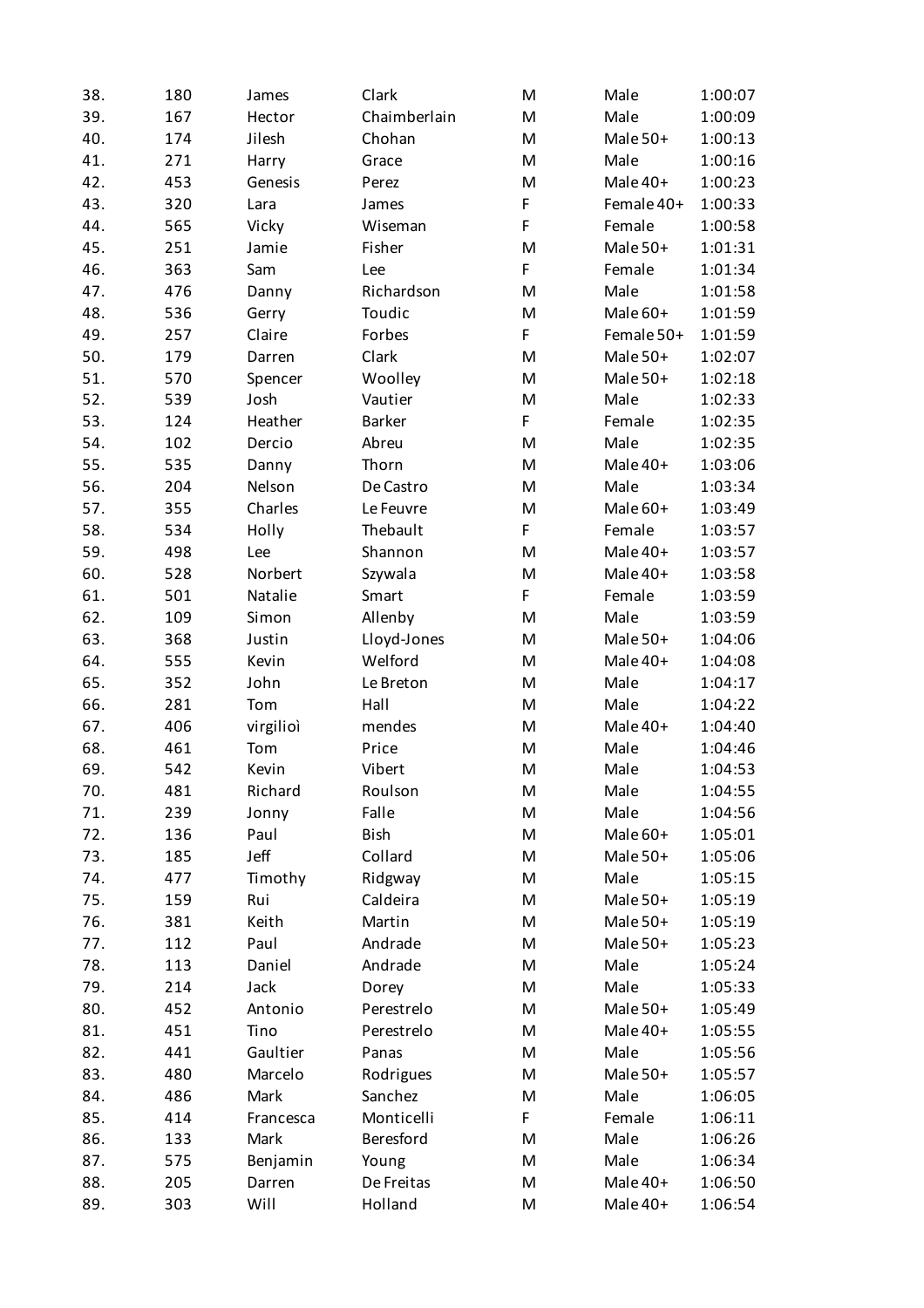| 90.  | 317 | helen        | hyde          | F | Female 50+ | 1:07:10 |
|------|-----|--------------|---------------|---|------------|---------|
| 91.  | 334 | Benjamin     | Kehoe         | M | Male       | 1:07:34 |
| 92.  | 253 | Karl         | Fitzpatrick   | M | Male 40+   | 1:07:42 |
| 93.  | 415 | Daniel       | Moon          | M | Male       | 1:07:49 |
| 94.  | 391 | Stuart       | Mcbrearty     | M | Male 40+   | 1:08:03 |
| 95.  | 564 | Neil         | Wilson        | M | Male 50+   | 1:08:13 |
| 96.  | 577 | Ahmed        | Youssef       | M | Male 40+   | 1:08:17 |
| 97.  | 298 | Alex         | Hierl         | M | Male 40+   | 1:08:23 |
| 98.  | 444 | Stephen      | Parnell       | M | Male       | 1:08:25 |
| 99.  | 372 | Damian       | Luce          | M | Male 40+   | 1:08:45 |
| 100. | 270 | John         | Gottrell      | M | Male       | 1:08:45 |
| 101. | 249 | Jemma        | Field         | F | Female 40+ | 1:08:46 |
| 102. | 531 | Harriet      | Taylor        | F | Female     | 1:08:52 |
| 103. | 310 | Philippe     | Huelin        | M | Male 40+   | 1:09:09 |
| 104. | 108 | Simon        | Allchin       | M | Male 50+   | 1:09:11 |
| 105. | 482 | Rob          | Rumfitt       | M | Male 40+   | 1:09:13 |
| 106. | 208 | Oliver       | De Sousa      | M | Male       | 1:09:26 |
| 107. | 211 | <b>Bruce</b> | Dingle        | M | Male 60+   | 1:09:26 |
| 108. | 289 | Tommy        | Hardy         | M | Male       | 1:09:29 |
| 109. | 416 | david        | moore         | M | Male 50+   | 1:09:31 |
| 110. | 562 | Matthew      | Wilkinson     | M | Male 40+   | 1:09:38 |
| 111. | 221 | Dione        | Duhamel       | F | Female     | 1:09:38 |
| 112. | 202 | Stewart      | Daynes        | M | Male       | 1:09:46 |
| 113. | 269 | Tony         | Gordon        | M | Male       | 1:09:47 |
| 114. | 292 | Rebecca      | Harris        | F | Female     | 1:09:53 |
| 115. | 447 | Nicholas     | Pearson       | M | Male 50+   | 1:10:01 |
| 116. | 571 | Dominic      | Wormell       | M | Male 60+   | 1:10:04 |
| 117. | 189 | Henry        | Cornish       | M | Male       | 1:10:05 |
| 118. | 119 | Liam         | Armstrong     | M | Male       | 1:10:07 |
| 119. | 395 | lan          | McGhee        | M | Male       | 1:10:08 |
| 120. | 307 | Sam          | Horsfall      | F | Female 50+ | 1:10:12 |
| 121. | 218 | Simon        | Dowling       | M | Male 60+   | 1:10:13 |
| 122. | 541 | Craig        | Vibert        | M | Male       | 1:10:17 |
| 123. | 473 | Michaela     | Regan         | F | Female     | 1:10:31 |
| 124. | 347 | Yianno       | Kyriacou      | M | Male       | 1:10:31 |
| 125. | 448 | Piorek       | Peda          | M | Male       | 1:10:35 |
| 126. | 559 | Steve        | Wharmby       | M | Male 50+   | 1:10:39 |
| 127. | 126 | Jodie        | <b>Barker</b> | F | Female 40+ | 1:10:46 |
| 128. | 417 | Suzanne      | Morley        | F | Female 50+ | 1:10:46 |
| 129. | 377 | scott        | maguire       | M | Male       | 1:10:57 |
| 130. | 142 | Piotr        | Blicharz      | M | Male       | 1:11:02 |
| 131. | 330 | Francis      | Joven         | M | Male       | 1:11:02 |
| 132. | 273 | lan          | Gray          | M | Male 40+   | 1:11:08 |
| 133. | 493 | Delia        | Schlimme      | F | Female     | 1:11:20 |
| 134. | 474 | Susan        | Rice          | F | Female 40+ | 1:11:32 |
| 135. | 266 | Ben          | Gilbert       | M | Male 40+   | 1:11:48 |
| 136. | 157 | Mike         | <b>Byrne</b>  | M | Male 40+   | 1:11:55 |
| 137. | 472 | Lennart      | Reents        | M | Male       | 1:11:57 |
| 138. | 529 | Matt         | Taylor        | M | Male 40+   | 1:12:07 |
| 139. | 191 | Steve        | Coutanche     | M | Male 50+   | 1:12:18 |
| 140. | 561 | Liam         | Whelan        | M | Male       | 1:12:21 |
| 141. | 288 | Lisa         | Hardeman      | F | Female 40+ | 1:12:24 |
|      |     |              |               |   |            |         |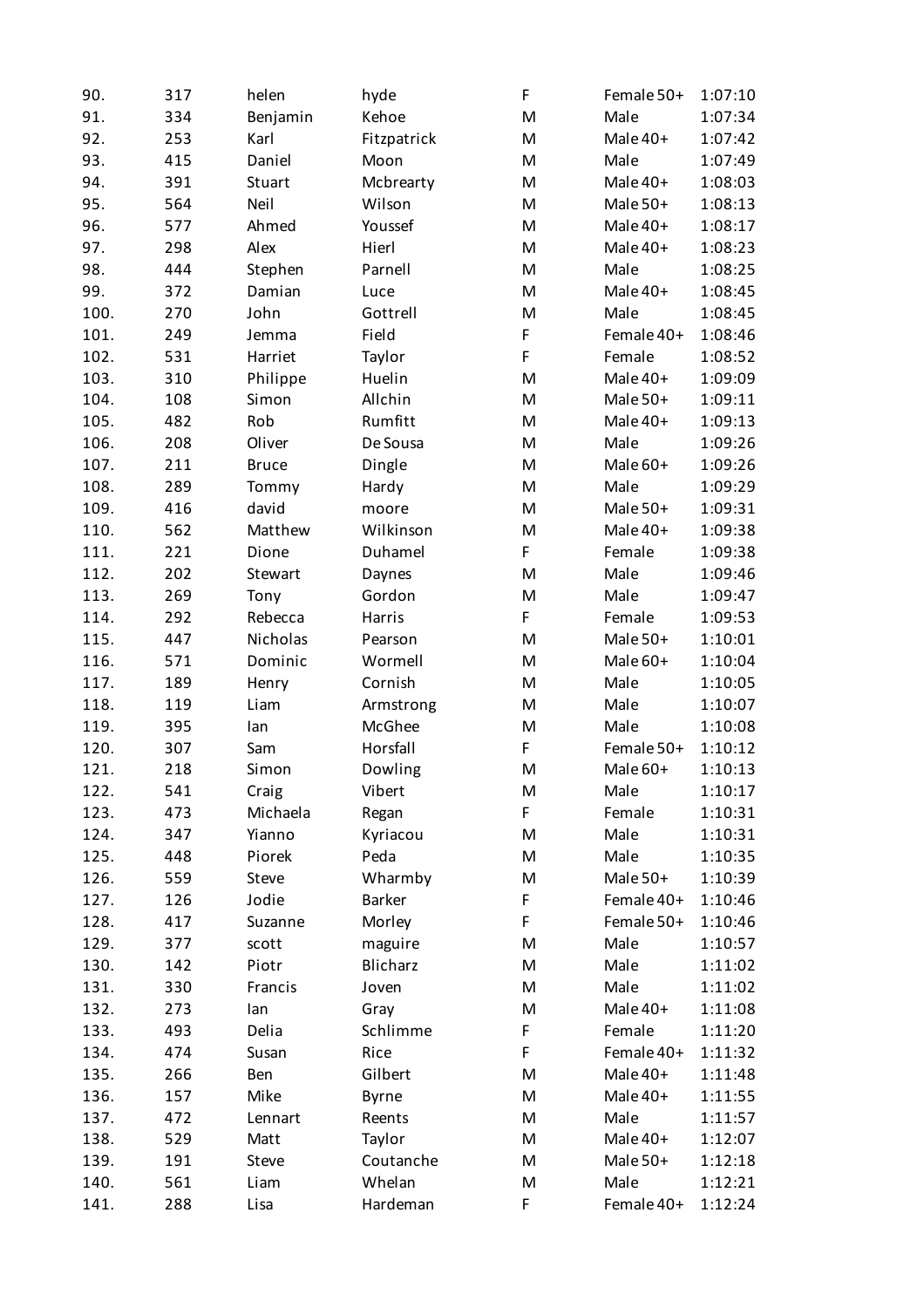| 142. | 362 | Julian         | Le Roux          | M  | Male 40+   | 1:12:28 |
|------|-----|----------------|------------------|----|------------|---------|
| 143. | 196 | James          | Crosthwaite-Eyre | M  | Male       | 1:12:30 |
| 144. | 513 | Wayne          | <b>Sparks</b>    | M  | Male       | 1:12:31 |
| 145. | 550 | Richard        | Watson           | M  | Male 50+   | 1:12:41 |
| 146. | 393 | Roy            | McCarthy         | M  | Male 60+   | 1:12:42 |
| 147. | 169 | Christopher    | Chambers         | M  | Male 40+   | 1:12:51 |
| 148. | 254 | Richard        | Flambard         | M  | Male 50+   | 1:13:06 |
| 149. | 551 | Ricky          | Watt             | M  | Male 40+   | 1:13:10 |
| 150. | 399 | Vicky          | McVeigh          | F  | Female 40+ | 1:13:11 |
| 151. | 524 | Ben            | Symonds          | M  | Male       | 1:13:13 |
| 152. | 246 | Valter         | Fernandes        | M  | Male       | 1:13:18 |
| 153. | 344 | Leandra        | Koepf            | F  | Female     | 1:13:19 |
| 154. | 265 | Helen          | Gath             | F  | Female     | 1:13:20 |
| 155. | 329 | Zavier         | Journeaux        | M  | Male       | 1:13:22 |
| 156. | 268 | Lucia          | Goncalves        | F  | Female     | 1:13:24 |
| 157. | 496 | Mark           | Scott            | M  | Male       | 1:13:27 |
| 158. | 122 | <b>Bryan</b>   | <b>Bailey</b>    | M  | Male 50+   | 1:13:51 |
| 159. | 537 | Jon            | <b>Trigg</b>     | M  | Male 50+   | 1:13:52 |
| 160. | 201 | Jackie         | Davis            | F  | Female 40+ | 1:13:58 |
| 161. | 237 | <b>Beth</b>    | Falla            | F. | Female     | 1:13:59 |
| 162. | 361 | Jack           | Le Riche         | M  | Male       | 1:13:59 |
| 163. | 558 | Samantha       | Wharmby          | F  | Female 40+ | 1:14:11 |
| 164. | 582 | Sarah          | Keane            | F  | Female     | 1:14:30 |
| 165. | 572 | Douglas        | Wright           | M  | Male 50+   | 1:14:32 |
| 166. | 475 | Matthew        | Richardson       | M  | Male 50+   | 1:14:53 |
| 167. | 457 | Max            | Piotrowski       | M  | Male       | 1:14:54 |
| 168. | 580 | Thomas         | Poole            | M  | Male 40+   | 1:15:11 |
| 169. | 146 | roger          | bolan            | M  | Male 50+   | 1:15:24 |
| 170. | 203 | Ross           | de Biasi         | M  | Male       | 1:15:36 |
| 171. | 130 | Mark           | <b>Beer</b>      | M  | Male       | 1:15:37 |
| 172. | 506 | Thomas         | Smith            | M  | Male       | 1:15:42 |
| 173. | 425 | Paul           | Nicholls         | M  | Male 50+   | 1:15:49 |
| 174. | 160 | Jimilee        | Caldwell         | M  | Male 40+   | 1:15:57 |
| 175. | 421 | Helen          | Munro            | F  | Female 40+ | 1:16:00 |
| 176. | 389 | Rholo          | Mba              | M  | Male       | 1:16:11 |
| 177. | 380 | Pete           | Marsh            | M  | Male 50+   | 1:16:11 |
| 178. | 168 | <b>Bradley</b> | Chambers         | M  | Male 40+   | 1:16:15 |
| 179. | 497 | Hannah         | Scriven          | F  | Female     | 1:16:23 |
| 180. | 469 | Larissa        | Rankin           | F  | Female     | 1:16:23 |
| 181. | 568 | Louise         | Woodland         | F  | Female 40+ | 1:16:26 |
| 182. | 533 | Lydia          | Thebault         | F  | Female     | 1:16:37 |
| 183. | 433 | Stefan         | Offert           | M  | Male       | 1:16:39 |
| 184. | 466 | Amanda         | Raimondo         | F  | Female 40+ | 1:16:41 |
| 185. | 518 | Amanda         | Stephens         | F  | Female 40+ | 1:16:41 |
| 186. | 465 | Rene           | Raimondo         | M  | Male 50+   | 1:16:41 |
| 187. | 171 | Mark           | Chambers         | M  | Male 40+   | 1:16:42 |
| 188. | 432 | Terri          | O'Donoghue       | F. | Female 40+ | 1:16:43 |
| 189. | 515 | Michal         | Spiewak          | M  | Male 40+   | 1:16:45 |
| 190. | 410 | Ashley         | Millson          | F  | Female     | 1:16:46 |
| 191. | 378 | Lowri          | Makin            | F  | Female     | 1:16:46 |
| 192. | 296 | Beth           | Hedley           | F  | Female     | 1:16:49 |
| 193. | 110 | Sam            | Allix            | M  | Male       | 1:16:49 |
|      |     |                |                  |    |            |         |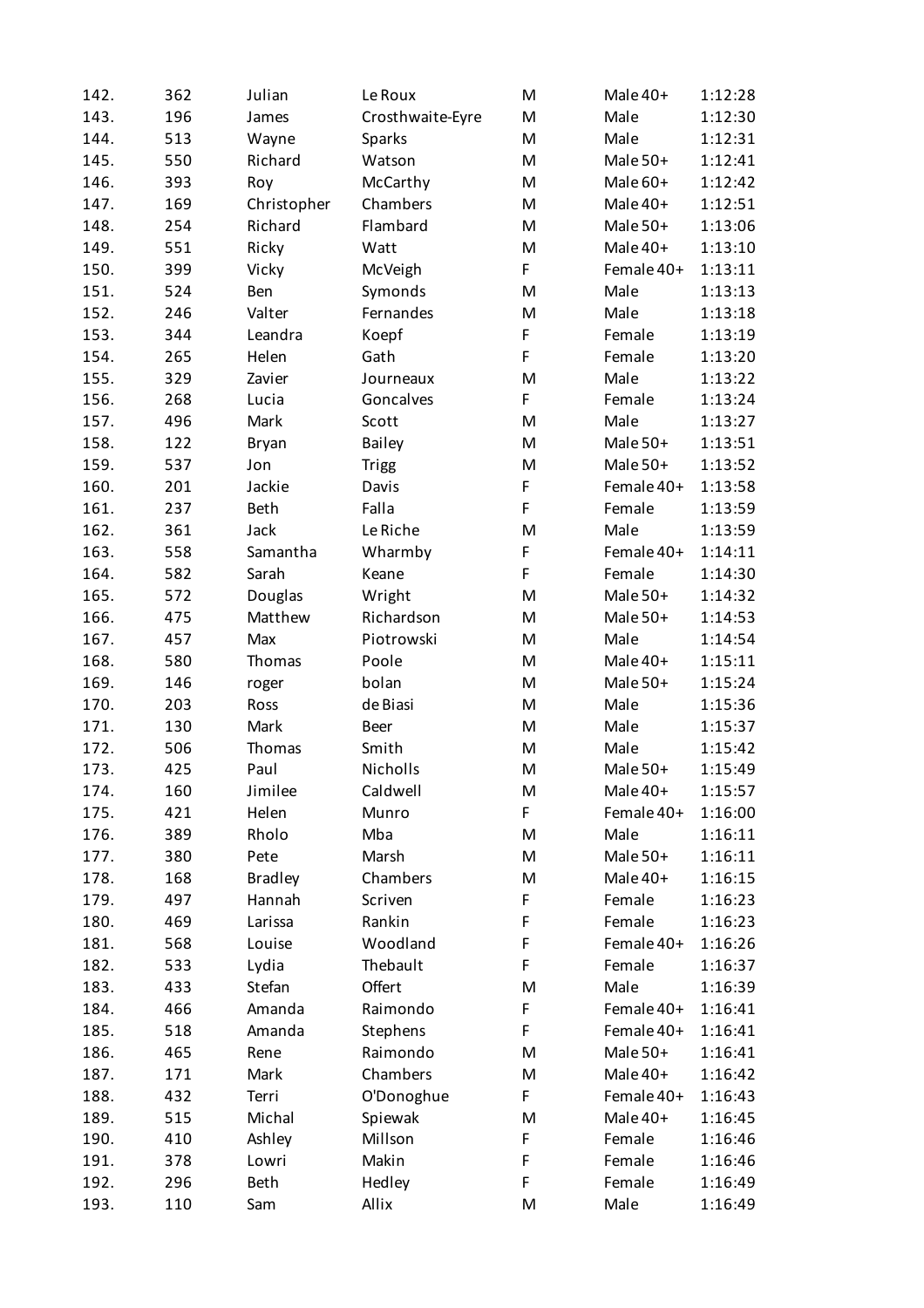| 194. | 213 | Christopher    | Dobbing          | M           | Male       | 1:16:52 |
|------|-----|----------------|------------------|-------------|------------|---------|
| 195. | 234 | <b>GARRY</b>   | <b>EVANS</b>     | M           | Male       | 1:16:54 |
| 196. | 546 | Lee            | Ward             | M           | Male 50+   | 1:16:58 |
| 197. | 521 | Jill           | Stocke           | F           | Female 40+ | 1:17:04 |
| 198. | 304 | Nicola         | Holmes           | F           | Female 40+ | 1:17:05 |
| 199. | 557 | Devin          | Werner           | M           | Male       | 1:17:06 |
| 200. | 437 | Janecke        | Oosthuizen       | F           | Female     | 1:17:06 |
| 201. | 460 | Dewald         | Pretorius        | M           | Male       | 1:17:06 |
| 202. | 458 | <b>Nat</b>     | Piziura          | M           | Male       | 1:17:07 |
| 203. | 153 | Jenny          | <b>Brunton</b>   | F           | Female     | 1:17:09 |
| 204. | 178 | Lucy           | Clark            | F           | Female     | 1:17:09 |
| 205. | 129 | Bartosz        | Bartkiewicz      | M           | Male       | 1:17:09 |
| 206. | 464 | James          | Quinn            | M           | Male       | 1:17:23 |
| 207. | 479 | James          | Robertson        | M           | Male 40+   | 1:17:24 |
| 208. | 132 | Francesca Ella | Benn             | F           | Female     | 1:17:24 |
| 209. | 484 | shaun          | ryder            | M           | Male 40+   | 1:17:31 |
| 210. | 408 | Emily          | Michel           | F           | Female     | 1:17:40 |
| 211. | 319 | Joan           | Inwood           | $\mathsf F$ | Female 50+ | 1:17:48 |
| 212. | 494 | Alexandra      | Schluep          | F           | Female     | 1:17:56 |
| 213. | 225 | Hannah         | Dupre            | F           | Female     | 1:18:03 |
| 214. | 148 | clare          | Bourne           | F           | Female 50+ | 1:18:12 |
| 215. | 342 | Vanessa        | Knibbs           | F           | Female     | 1:18:15 |
| 216. | 532 | Charlotte      | Terry            | F           | Female     | 1:18:16 |
| 217. | 165 | Lauren         | Celiberti        | F           | Female     | 1:18:18 |
| 218. | 245 | Jayne          | Faulkner         | F           | Female     | 1:18:23 |
| 219. | 527 | Lauren         | Szymanski        | F           | Female     | 1:18:23 |
| 220. | 382 | Sophie         | Martin           | F           | Female     | 1:18:26 |
| 221. | 573 | Tim            | Wright           | M           | Male 40+   | 1:18:27 |
| 222. | 217 | Michael        | Dottore          | M           | Male 60+   | 1:18:30 |
| 223. | 316 | Tim            | <b>Hutchins</b>  | M           | Male 40+   | 1:18:33 |
| 224. | 306 | Daryl          | Hopla            | M           | Male 40+   | 1:18:36 |
| 225. | 371 | Colin          | Lubout           | M           | Male       | 1:18:43 |
| 226. | 462 | Kate           | Primrose         | F           | Female     | 1:18:49 |
| 227. | 181 | Kimberley      | Clifton          | F           | Female 40+ | 1:18:49 |
| 228. | 315 | Bob            | Hurst            | M           | Male 70+   | 1:18:52 |
| 229. | 525 | Paulina        | Szafarz          | F           | Female     | 1:18:57 |
| 230. | 504 | Emily          | Smith            | F           | Female     | 1:18:57 |
| 231. | 446 | Daniela        | Pavlidi          | F           | Female     | 1:19:07 |
| 232. | 426 | <b>JOHN</b>    | <b>NICHOLSON</b> | M           | Male 40+   | 1:19:18 |
| 233. | 300 | Jonathan       | Hill             | M           | Male 40+   | 1:19:27 |
| 234. | 187 | Emily          | Collie           | F           | Female     | 1:19:33 |
| 235. | 235 | Jonathan       | Evans            | M           | Male 40+   | 1:19:34 |
| 236. | 321 | Natalie        | Jardine          | F           | Female 40+ | 1:19:40 |
| 237. | 131 | Lyn            | Bellot           | F           | Female 40+ | 1:19:40 |
| 238. | 349 | Frankie        | Larose           | F           | Female     | 1:19:49 |
| 239. | 155 | Marc           | <b>Bryant</b>    | M           | Male       | 1:20:19 |
| 240. | 170 | Helen          | Chambers         | F           | Female 40+ | 1:20:21 |
| 241. | 236 | Ben            | Evans            | M           | Male       | 1:20:25 |
| 242. | 435 | <b>KAREN</b>   | <b>OLIVER</b>    | F           | Female60+  | 1:20:28 |
| 243. | 343 | Lisa           | Knowles          | F           | Female 40+ | 1:20:29 |
| 244. | 428 | Helena         | Nixon            | F           | Female 50+ | 1:20:34 |
| 245. | 11  | Nicolas        | <b>MARAIS</b>    | M           | Male       | 1:20:36 |
|      |     |                |                  |             |            |         |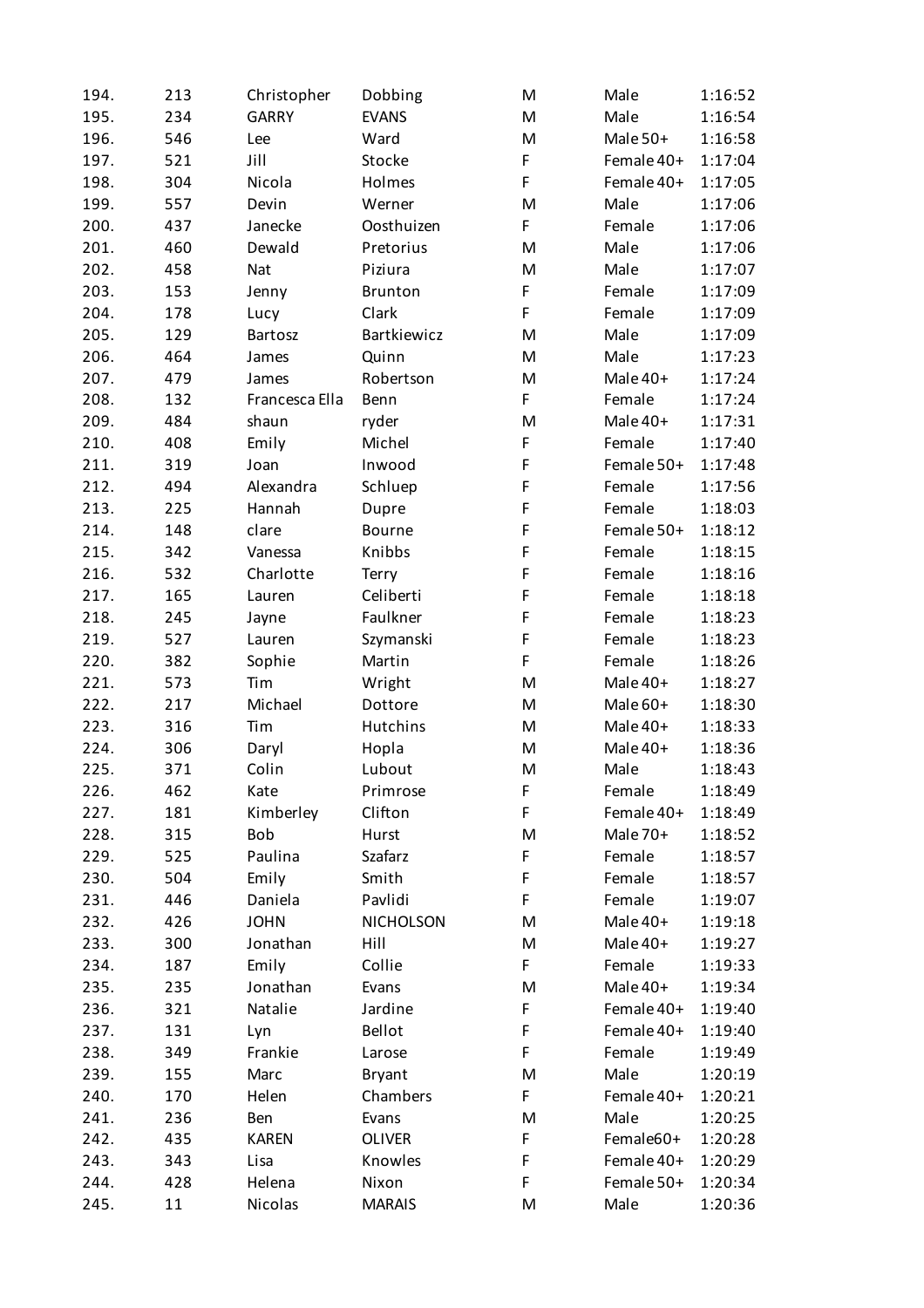| 246. | 195 | Penelope  | Cross           | F  | Female 40+ | 1:20:39 |
|------|-----|-----------|-----------------|----|------------|---------|
| 247. | 470 | Erin      | Rauch-Gallagher | F  | Female     | 1:20:48 |
| 248. | 263 | Tammy     | Gardner         | F  | Female 40+ | 1:20:52 |
| 249. | 468 | Diana     | Ramos           | F  | Female     | 1:21:12 |
| 250. | 272 | Alison    | Graham          | F  | Female 40+ | 1:21:25 |
| 251. | 576 | Kylie     | Young           | F  | Female 50+ | 1:21:26 |
| 252. | 216 | Tom       | Dorey           | M  | Male       | 1:21:34 |
| 253. | 128 | Daria     | Bartkiewicz     | F  | Female     | 1:21:43 |
| 254. | 125 | Chris     | <b>Barker</b>   | M  | Male 40+   | 1:21:55 |
| 255. | 309 | Pauline   | Huelin          | F  | Female 50+ | 1:21:55 |
| 256. | 287 | Anthony   | Hamon           | M  | Male 40+   | 1:21:59 |
| 257. | 394 | Alys      | Mccormack       | F  | Female 40+ | 1:22:38 |
| 258. | 413 | Samantha  | Moir            | F  | Female 50+ | 1:22:42 |
| 259. | 151 | Eilish    | <b>Brenock</b>  | F  | Female 50+ | 1:22:45 |
| 260. | 166 | Aneta     | Chabros         | F  | Female     | 1:23:13 |
| 261. | 338 | Julia     | Keppe           | F  | Female     | 1:23:32 |
| 262. | 192 | Libby     | Cox             | F  | Female     | 1:23:34 |
| 263. | 549 | Peter     | Warrell         | M  | Male 40+   | 1:23:35 |
| 264. | 118 | John      | Armstrong       | M  | Male 70+   | 1:23:40 |
| 265. | 335 | Laura     | Kelly           | F  | Female     | 1:23:50 |
| 266. | 509 | Marie     | Smith           | F  | Female     | 1:24:01 |
| 267. | 508 | Kevin     | Smith           | M  | Male 40+   | 1:24:02 |
| 268. | 197 | Stephen   | Csaplar         | M  | Male 40+   | 1:24:06 |
| 269. | 276 | Sarah     | Grigson         | F  | Female 40+ | 1:24:18 |
| 270. | 144 | Daryl     | Blondel         | M  | Male       | 1:24:32 |
| 271. | 156 | Theola    | <b>Byrne</b>    | F  | Female     | 1:24:49 |
| 272. | 111 | Tanja     | Amon            | F  | Female 40+ | 1:24:49 |
| 273. | 390 | Tammy     | McArdle         | F  | Female     | 1:24:49 |
| 274. | 244 | Paul      | Farrer          | M  | Male       | 1:25:18 |
| 275. | 579 | James     | <b>TULIP</b>    | M  | Male       | 1:25:28 |
| 276. | 115 | Bethan    | Andrew          | F  | Female     | 1:25:38 |
| 277. | 164 | Rob       | Cater           | M  | Male       | 1:25:40 |
| 278. | 530 | Harry     | Taylor          | M  | Male       | 1:26:09 |
| 279. | 490 | Catherine | Saretz          | F  | Female     | 1:26:15 |
| 280. | 374 | Benjamin  | Lumsdon         | M  | Male 40+   | 1:26:22 |
| 281. | 443 | Peter     | Parker-Jones    | M  | Male       | 1:26:31 |
| 282. | 163 | Tina      | Casini          | F  | Female     | 1:26:45 |
| 283. | 392 | Catherine | McCaffrey       | F  | Female     | 1:26:55 |
| 284. | 278 | Victoria  | Grogan          | F  | Female     | 1:26:55 |
| 285. | 215 | Simon     | Dorey           | M  | Male 70+   | 1:27:12 |
| 286. | 445 | Sue       | Paton           | F. | Female 50+ | 1:27:14 |
| 287. | 305 | Andrew    | Holmes          | M  | Male 50+   | 1:27:16 |
| 288. | 135 | Michael   | <b>Billings</b> | M  | Male 40+   | 1:27:20 |
| 289. | 264 | Carla     | Garnier         | F  | Female 40+ | 1:27:39 |
| 290. | 103 | Helena    | Abreu           | F  | Female     | 1:27:39 |
| 291. | 430 | Ashley    | O'Connell       | F  | Female     | 1:27:42 |
| 292. | 523 | Richard   | Stride          | M  | Male 50+   | 1:27:56 |
| 293. | 240 | Stephen   | Falle           | M  | Male 50+   | 1:28:12 |
| 294. | 429 | Geoffrey  | Nott            | M  | Male 60+   | 1:28:27 |
| 295. | 396 | Carly     | McIver          | F  | Female     | 1:28:32 |
| 296. | 397 | Christina | McIver          | F  | Female60+  | 1:28:32 |
| 297. | 7   | Beth      | Koch            | F  | Female     | 1:28:34 |
|      |     |           |                 |    |            |         |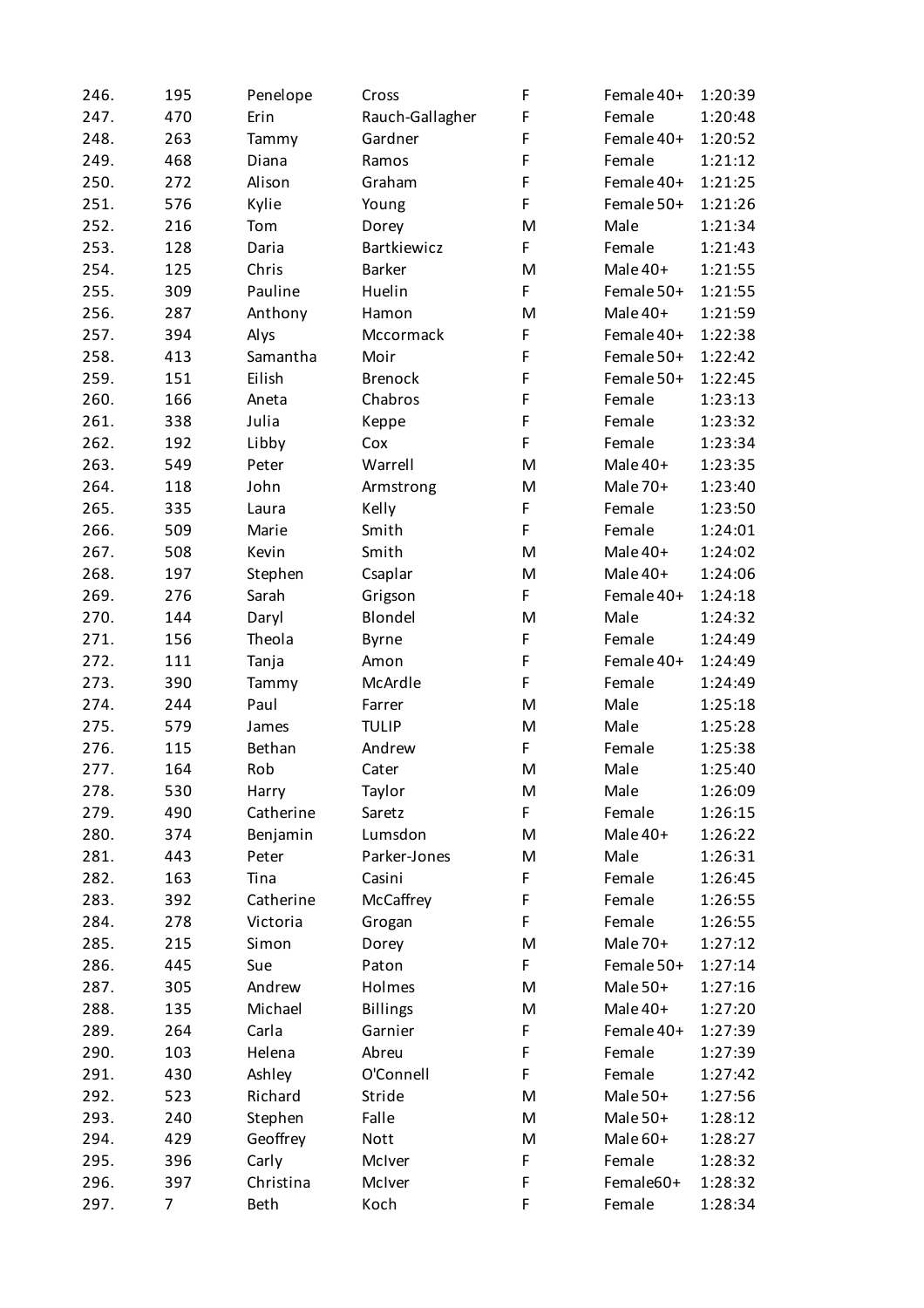| 298. | 121 | Philippe       | Aubin       | M           | Male       | 1:29:11  |
|------|-----|----------------|-------------|-------------|------------|----------|
| 299. | 294 | Marie          | Hayward     | F           | Female60+  | 1:29:18  |
| 300. | 584 | Laura          | Ferreira    | F           | Female     | 1:29:22  |
| 301. | 183 | Alexander      | Coleman     | M           | Male       | 1:29:23  |
| 302. | 184 | lan            | Coleman     | M           | Male 60+   | 1:29:23  |
| 303. | 499 | Nativel        | Siu         | F           | Female     | 1:29:52  |
| 304. | 18  | Hisaho         | Tsutsumi    | F           | Female     | 1:30:05  |
| 305. | 277 | Ewald          | Grimbeek    | M           | Male       | 1:30:08  |
| 306. | 545 | Alex           | Ward        | F           | Female     | 1:30:25  |
| 307. | 175 | Anette         | Christensen | F           | Female 50+ | 1:30:26  |
| 308. | 222 | Alice          | Dumoitier   | $\mathsf F$ | Female 40+ | 1:30:30  |
| 309. | 427 | Diana          | Nicolaescu  | F           | Female     | 1:30:36  |
| 310. | 545 | Alex           | Whalley     | F           | Female     | 01:31:03 |
| 311. | 228 | Katrina        | Edge        | F           | Female 40+ | 1:31:18  |
| 312. | 227 | David          | Edge        | M           | Male 40+   | 1:31:18  |
| 313. | 186 | <b>JANETTE</b> | Collard     | F           | Female 50+ | 1:31:38  |
| 314. | 375 | Christine      | Lumsdon     | F           | Female 40+ | 1:32:03  |
| 315. | 297 | Jelka          | Henzler     | F           | Female 40+ | 1:32:15  |
| 316. | 563 | Réka           | Wilson      | F           | Female     | 1:32:22  |
| 317. | 311 | Jenny          | Hughes      | F           | Female     | 1:32:24  |
| 318. | 261 | Sally          | French      | F           | Female     | 1:32:44  |
| 319. | 463 | Corrinne       | Purdy       | F           | Female 40+ | 1:32:46  |
| 320. | 360 | Sharn          | Le Masurier | F           | Female     | 1:32:52  |
| 321. | 505 | Rachel         | Smith       | F           | Female     | 1:33:10  |
| 322. | 279 | Guna           | Gunasekaran | M           | Male       | 1:33:36  |
| 323. | 210 | Tahnee         | den Braber  | F           | Female     | 1:34:09  |
| 324. | 101 | Paige          | Abell       | F           | Female     | 1:34:18  |
| 325. | 384 | David          | Mason       | M           | Male 60+   | 1:34:18  |
| 326. | 503 | Serah-May      | Smedsrud    | F           | Female     | 1:34:33  |
| 327. | 145 | Anny           | Bodenstein  | F           | Female 50+ | 1:34:33  |
| 328. | 209 | Amy            | Demetriou   | F           | Female 40+ | 1:34:56  |
| 329. | 488 | Sarah          | Sandiford   | $\mathsf F$ | Female 40+ | 1:34:56  |
| 330. | 262 | Nicholas       | Garcia      | M           | Male 40+   | 1:35:04  |
| 331. | 424 | Sarah          | Naylor      | F           | Female     | 1:35:08  |
| 332. | 485 | Kandy          | Salazar     | F           | Female 40+ | 1:35:14  |
| 333. | 333 | Janice         | Kearsey     | F           | Female60+  | 1:35:43  |
| 334. | 526 | Szabina        | Szikszai    | F           | Female     | 1:35:54  |
| 335. | 502 | Jennah         | Smart       | F           | Female     | 1:36:25  |
| 336. | 583 | Peter          | Smart       | M           | Male 60+   | 1:36:27  |
| 337. | 199 | Clara          | D'hers      | F           | Female     | 1:36:35  |
| 338. | 173 | Rosa           | Chatterley  | F           | Female 40+ | 1:36:36  |
| 339. | 182 | Hannah         | Cole        | F           | Female     | 1:37:08  |
| 340. | 230 | Lisa           | Elms        | F           | Female     | 1:37:12  |
| 341. | 116 | Steven         | Apperley    | M           | Male 40+   | 1:38:18  |
| 342. | 302 | Diana          | Hochrein    | F           | Female     | 1:38:34  |
| 343. | 520 | Maria          | Sticker     | F           | Female     | 1:38:34  |
| 344. | 407 | Marie-Anne     | Mezec       | F           | Female     | 1:38:55  |
| 345. | 193 | Robert         | Cragg       | M           | Male       | 1:38:57  |
| 346. | 327 | Shona          | Johnson     | F           | Female     | 1:39:43  |
| 347. | 259 | Thomas         | Foster      | M           | Male 60+   | 1:39:44  |
| 348. | 419 | Alison         | Moss        | F           | Female 40+ | 1:40:15  |
| 349. | 578 | Zaneta         | Zak         | F           | Female     | 1:40:40  |
|      |     |                |             |             |            |          |